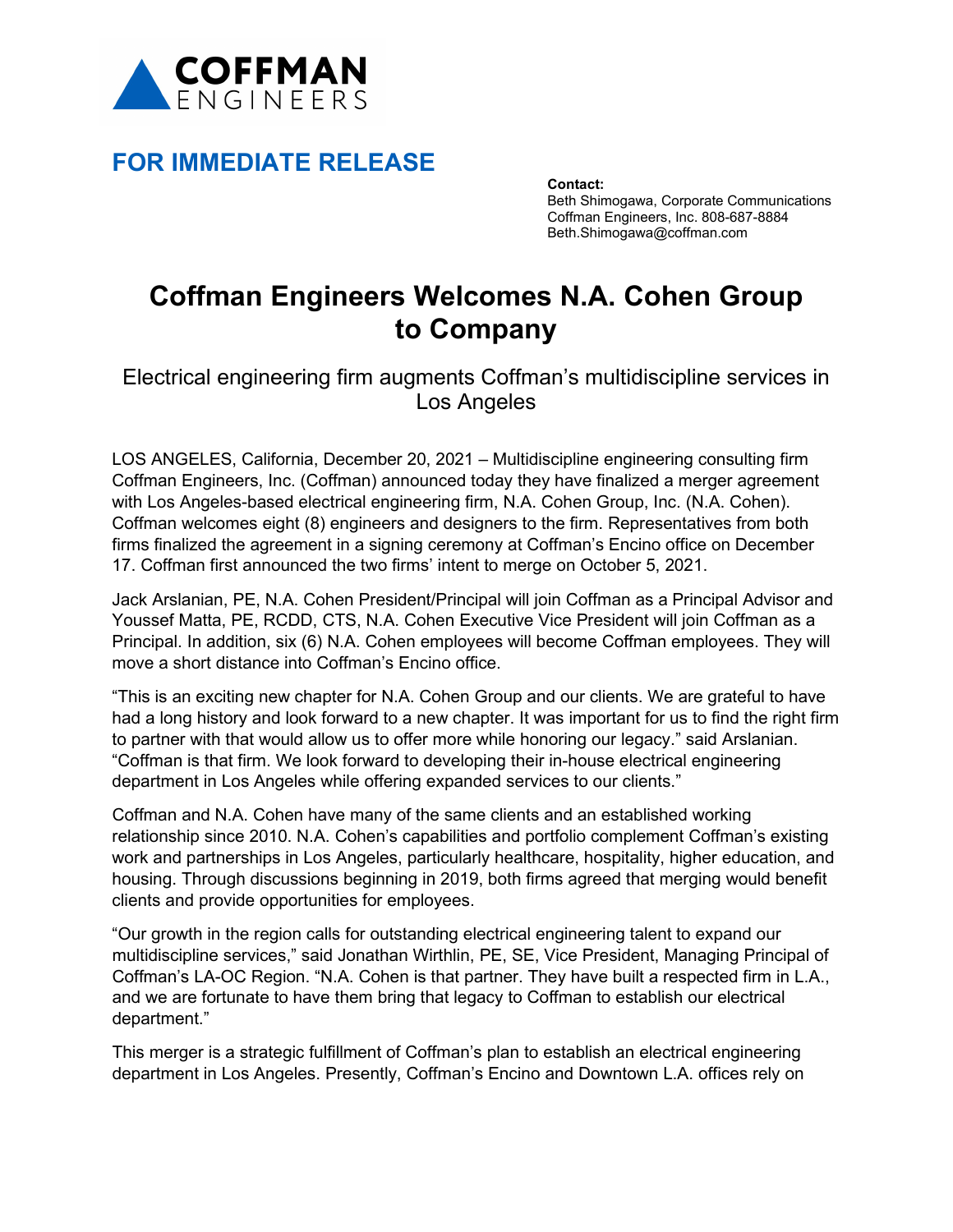

other Coffman offices to perform electrical engineering services. The addition of N.A. Cohen will establish a local electrical engineering group.

"We want to welcome Jack, Youssef, and the N.A. Cohen team to Coffman. They have built a successful practice in L.A. over several decades and it's humbling that they have agreed to partner with Coffman," said Dave Ruff, PE, Coffman's CEO/COB. "I am very excited at how complementary our work, values, and culture are. There's no doubt in my mind that we will be successful together."

For more information, see the attached Fact Sheet and visit the announcement page at [https://www.coffman.com/news/n-a-cohen-group-will-join-coffman-engineers.](https://www.coffman.com/news/n-a-cohen-group-will-join-coffman-engineers)

## **About N.A. Cohen Group**

In 1954, Norman A. Cohen established his practice as a sole proprietorship. Since then, the firm went through several partnerships starting with Frumhoff and Cohen Associates in 1956 and culminating in N.A. Cohen Group, Inc., founded in 1997. The company has provided professional electrical engineering and illumination design services for more than six decades. N.A. Cohen's services emphasize electrical power distribution, illumination, and low voltage systems including voice/data, security, and audio-visual systems design.

### **About Coffman Engineers**

Since 1979, Coffman Engineers has added staff and expanded into dozens of service offerings, but the commitment to innovative work and enduring relationships remains unchanged. Coffman offers deep and scalable multidiscipline engineering services including civil, structural, mechanical, electrical, fire protection, and other specialties. Coffman's 600 employees from 19 offices across the U.S. are committed to clients and the team effort it takes to build a better world. Please visit [coffman.com](http://www.coffman.com/) or connect on LinkedIn, Facebook, Instagram, and Twitter for more information.

###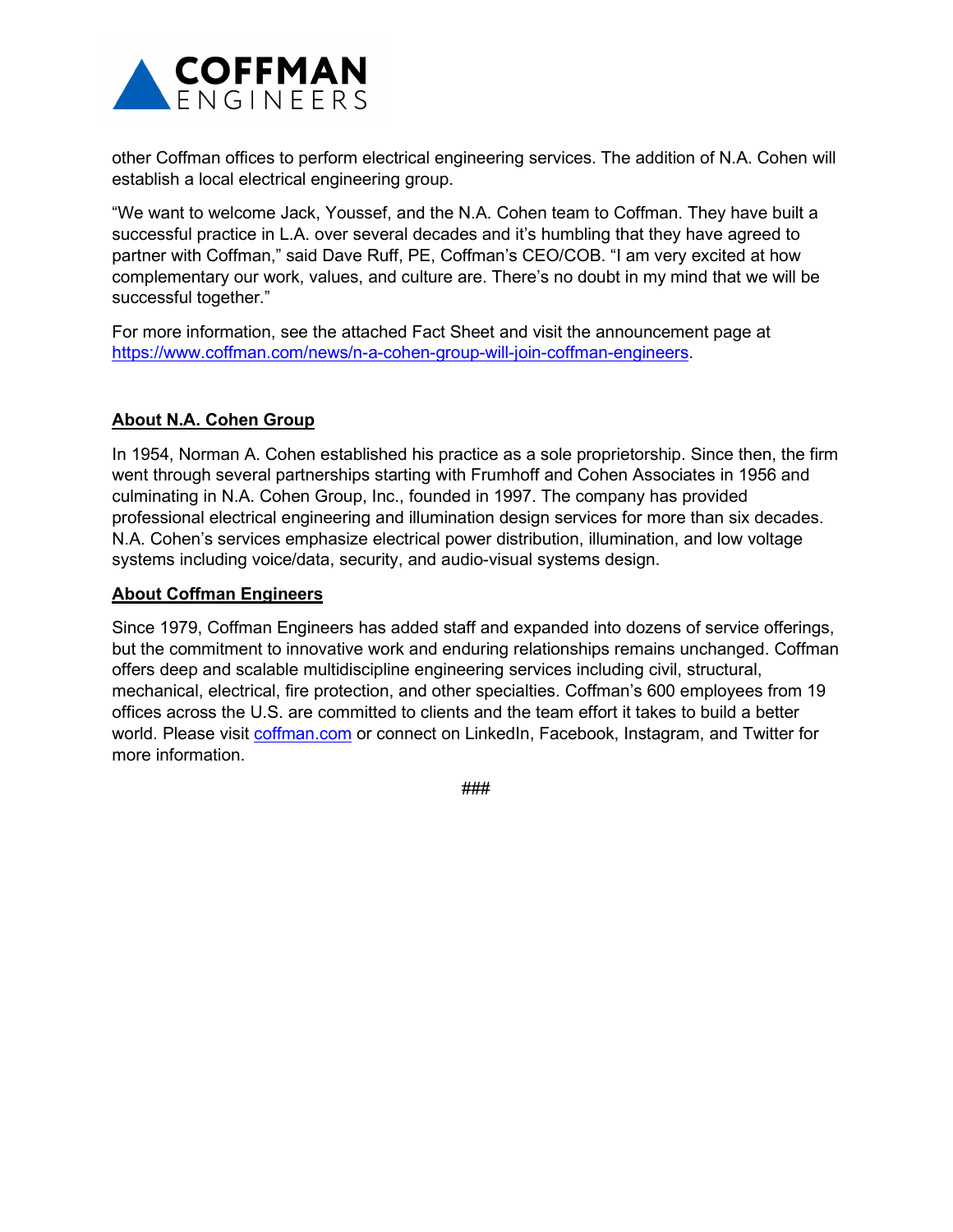

NACE N.A. COHEN GROUP, INC.

# **Coffman Engineers Welcomes N.A. Cohen Group to the Company**

Electrical engineering firm augments Coffman's multidiscipline services in Los Angeles

- N.A. [Cohen Group, Inc. \(](https://www.nacohengroup.com/)NACG) has finalized a merger agreement with Coffman [Engineers,](http://www.coffman.com/) Inc. (Coffman) on December 17, 2021. Specific terms of the agreement are not disclosed.
- Coffman first announced the two firms' intent to merge on October 5, 2021.
- The two firms have been working together on projects since 2010 and have been communicating about the possibility of joining forces since 2019.
- After due diligence by both firms and meetings to discuss the benefits and impacts of the opportunity, NACG agreed to join Coffman.
- **Jack Arslanian, PE**, NACG President/Principal, will join Coffman as a Principal Advisor. **Youssef Matta, PE, RCDD, CTS**, NACG Executive Vice President, will join Coffman as a Principal.
- Including Jack and Youssef, eight (8) NACG employees will become Coffman employees on December 18, 2021.
- Coffman's LA offices rely on other Coffman offices to perform electrical engineering services. The addition of NACG will become the LA electrical engineering group and join Coffman's companywide team of more than 100 electrical engineering staff.
- NACG staff will join Coffman's Encino office. **Jonathan Wirthlin, PE, SE**, will continue to be the Managing Principal of the LA-OC Region which includes offices in Encino, Downtown Los Angeles, and Orange County.
- NACG has provided quality professional electrical, low voltage and audio-visual engineering services in LA for more than six decades and their experience complements the LA-OC region's other established engineering disciplines.
- NACG and Coffman's markets and clients align, particularly in healthcare, hospitality, higher education, and housing.
- After the transition, NACG (as Coffman Engineers) will continue to support clients and honor commitments with the same staff and level of quality clients have come to expect. Clients will also have access to additional multidiscipline services available at Coffman.

#### **Deal Milestones**

- September 16, 2021 Letter of Intent (LOI) signed.
- October 5, 2021 Public LOI Announcement.
- December 17, 2021 Final Closing.
- December 18, 2021 NACG employees become Coffman employees.
- January 2022 NACG employees move to Coffman's Encino office.
- Post-Closing Formal communication will be sent to NACG clients about the deal completion and assignment of existing contracts and other business.

#### **About N.A. Cohen Group, Inc.**

In 1954, Norman A. Cohen established his practice as a sole proprietorship. Since then, the firm went through several partnerships starting with Frumhoff and Cohen Associates in 1956 and